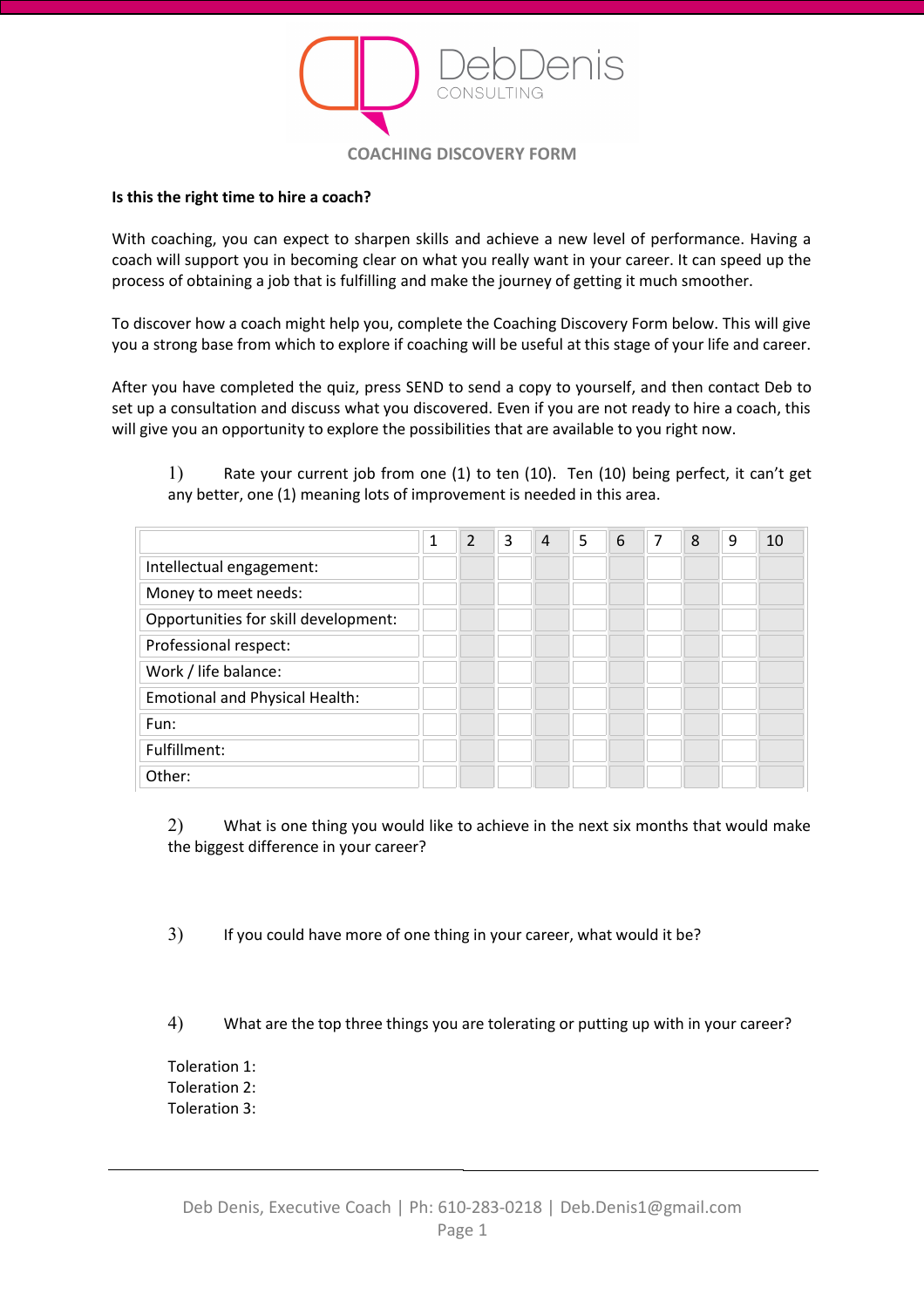

5) How would your life be different if you no longer had the above tolerations?

6) To increase your enjoyment of work and life, what are the three key areas for you to focus on for your own personal and professional development?

Area 1:

Area 2:

Area 3:

7) Write down one thing in your life you would like to have but don't have a clue how to go about getting it.

8) Assuming all human beings have some way of sabotaging their life, or holding themselves back, what would be your favorite method? (Circle your favorite, write in any that are missing)

Not planning or setting goals Procrastinating Being Indecisive Arrogant/ Having to be Right Not always telling absolute truth Acting as the "Lone Ranger" Tolerating Not saying "No" Controlling life/people Not listening to others Following secondary\* goals (\*i.e. goals that won't ultimately make me happy) Other:

9) What would be the most valuable thing you would get from working with a coach?